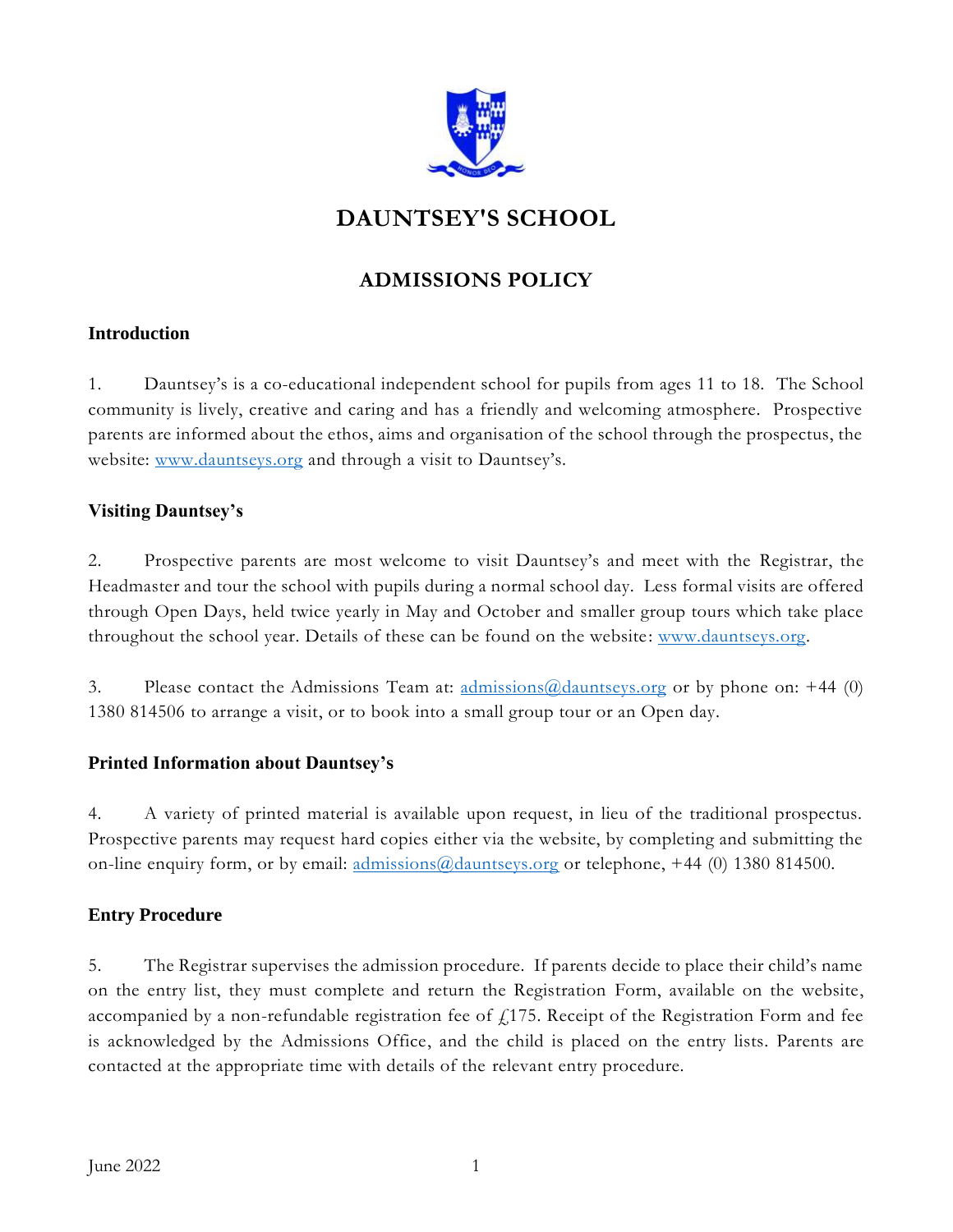6. Dauntsey's is selective on entry and the admissions process includes examinations in English and Maths, a verbal reasoning test, and an interview. References and reports form current schools also form part of the selection process. We aim to identify pupils who will benefit from our balanced and well-rounded education, and who will in turn make a positive contribution to the life of our School community.

7. Points of entry are at First Form (Year 7), Third Form (Year 9), and Lower Sixth Form (Year 12). Entry to the Third Form (Year 9) is restricted to boarding places only; day places are available at both 11+ entry and 16+ entry. Some boarding places may also be available at Second Form (Year 8) and Fourth Form (Year 10). Any queries concerning availability should be directed to the Registrar.

8. Candidates for entry at 11+ need no specific preparation for the entrance tests. All candidates start on an equal footing, with identical opportunities to display their academic aptitude and extra curricular skills. Sample papers are available on request, and candidates are invited to Dauntsey's in mid January of the year of entry to sit written papers in English and Maths; Verbal Reasoning is an online test. As of January 2022, Maths and Verbal Reasoning will be online tests (English will be a written paper). All candidates are interviewed.

9. Candidates for 13+ entry, who are at prep schools, will take the Common Pre-Test early in the Spring Term of their Year 7. These consist of on-line tests in: Verbal Reasoning, Non-Verbal Reasoning, Maths and English. All applicants are interviewed at Dauntsey's during a "Taster Day", held in early March. Places are offered at the end of the Spring Term of the pupil's Year 7. Those at some prep schools may take the Common Entrance at their current school in June of Year 8, and the completed papers are sent for marking to the senior school where a pupil has accepted a place. For those pupils who have accepted a place at Dauntsey's to start in Year 9, once papers are marked, results are sent to parents and prep schools and used for initial setting purposes.

10. Candidates not prepared for Common Entrance will take Dauntsey's own tests in English, Maths and Verbal Reasoning in the Spring Term of their Year 7 or, for "late place" applicants, during the late Autumn Term of their Year 8.

11. For entry at 16+, a report, references and predicted I/GCSE grades are requested from the applicant's current school. Following an interview, places are offered at the beginning of December in a pupil's Year 11. Entry requirements for the Sixth Form for external candidates are a minimum of six I/GCSE's, three at Level 7 and three at Level 6, with Level 7 or above expected for those subjects a candidate wishes to study at A Level (where appropriate). For those not taking I/GCSE's, candidates take Dauntsey's own 16+ entry papers in; English, Maths and a General Paper and have an interview, either in person, or via Teams with the Deputy Head, Academic.

12. Full details of all entry procedures are published on the School Website together with specific applications dates for each school year.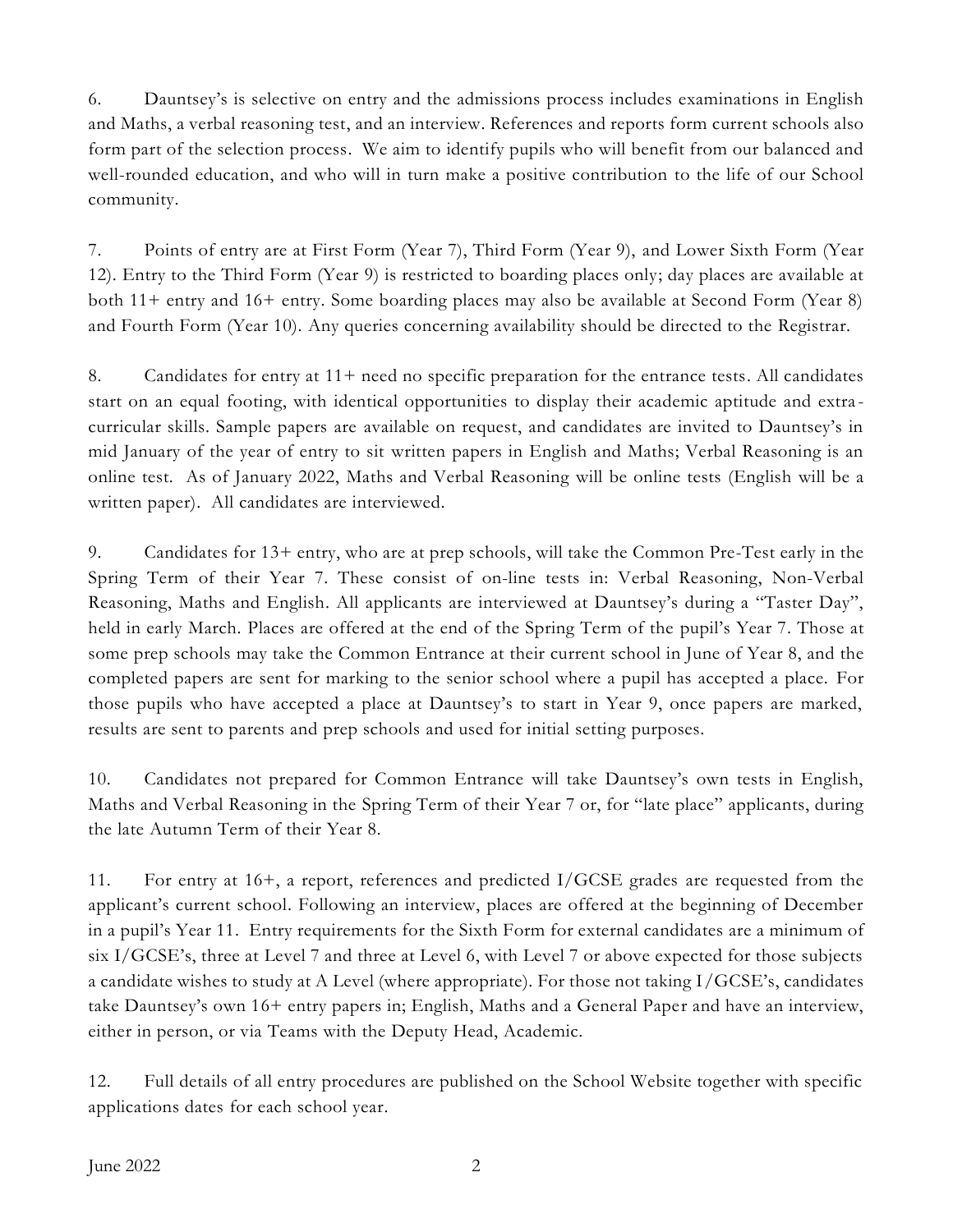13. The overall aim of the selection process is to identify potential. Dauntsey's has strong traditions in adventure, sport, music, drama, art, and community activities and our selection process seeks to identify well-rounded pupils with a genuine interest in education in the broadest sense of the word

## **Equal Treatment**

14. The School actively encourages applications from candidates with as diverse a range of backgrounds as possible who will enrich our community and operates a bursary scheme to encourage those who would not normally be able to consider an independent education on financial grounds to apply to the School. Dauntsey's is committed to equal treatment for all, regardless of a candidate's sex, race, ethnicity, religion, disability, sexual orientation or social background.

## **Learning Support and Special Needs**

15. Dauntsey's does not unlawfully discriminate in any way regarding entry. The School welcomes pupils with special educational needs and/or disabilities, providing that we can offer them the support that they require, cater for any additional needs and that our site can accommodate them. We strongly advise parents of children with special educational needs or physical or mental disabilities to discuss their child's requirements with the Registrar before he/she sits the entrance exam so that we can advise on our learning support provision in the first instance and make adequate provision for the entrance examinations. Parents should provide to the Registrar, a copy of an educational psychologist's report, as well as any additional information from a medical practitioner or specialist teacher.

16. The School will discuss thoroughly with parents (and their medical advisers if appropriate) the adjustments that can reasonably be made for the child if he/she becomes a pupil at the School.

## **Sibling Policy**

17. Dauntsey's welcomes and encourages siblings. In most instances we will endeavour to offer a place to a sibling. However, admission is not automatic, and there may be occasions where the School judges that a sibling is likely to thrive better in a different academic environment.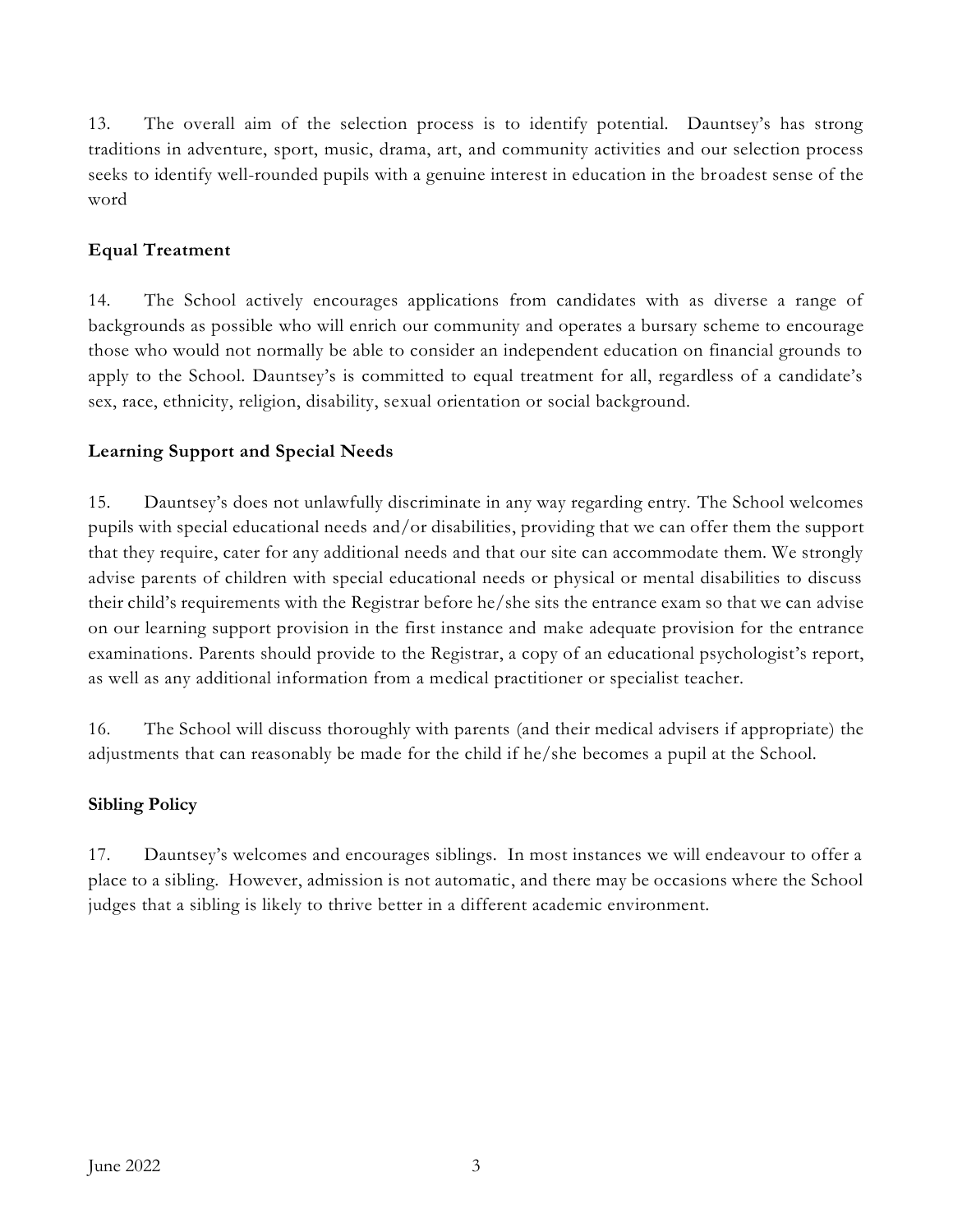#### **Scholarships and Awards**

18. Scholarships are intended to reward excellence and to celebrate exceptional talent. In recognition of this achievement, the scholar is offered a non-means tested reduction in the fees of up to 10% for up to the duration of their education at Dauntsey's (most scholarships are awarded for five years only), provided that the conditions of the scholarship continue to be met satisfactorily. Scholarship terms and conditions are provided separately. In cases of financial need, parents of scholars may apply for a means-tested Scholarship Supplement through the Bursar.

19. Dauntsey's offers scholarships at all main entry points and awards are only made to pupils who have been offered a place at Dauntsey's. Scholarships and awards have a maximum financial benefit of 10%. Music awards may also offer free tuition in musical instrument(s). Details of the arrangements are available on the website. If required, additional funding is available through a Scholarship Supplement which is subject to means testing. Full details of available awards are published on the School website and are summarised as follows:

- 11+ entry: Academic, Sport, Music, Head Master's Awards.
- 13+ entry: Academic, Sport, Performing Arts, (Music, Drama, Dance), *Jolie Brise* Boarding All-Rounder, Head Masters Award for Art.
- 16+ entry: Academic, Sport, Performing Arts, (Music, Drama, Dance), Boarding Awards.

Boarding Awards for those who will contribute significantly to the boarding community may also be offered at all points of entry.

#### **Bursaries**

20. The School operates a 100% Bursary Scheme providing for up to three fully-funded boarding or day places annually. The Bursary Policy is available on the website, and the scheme is administered by the Bursar. Basic eligibility for consideration of a 100% bursary requires that parents are unable to consider private education on the basis that they can afford to make no contribution to the fees. Full details and application forms are available on the website.

#### **Overseas Applicants**

21. We welcome overseas pupils to study at Dauntsey's as boarders. The selection procedure is the same as for those who are resident in the UK. Arrangements for entry examinations and interviews to take place in convenient locations and/or on-line are made through the Admissions Team. Pupils with parents living overseas during term time must appoint a guardian and provide the School with